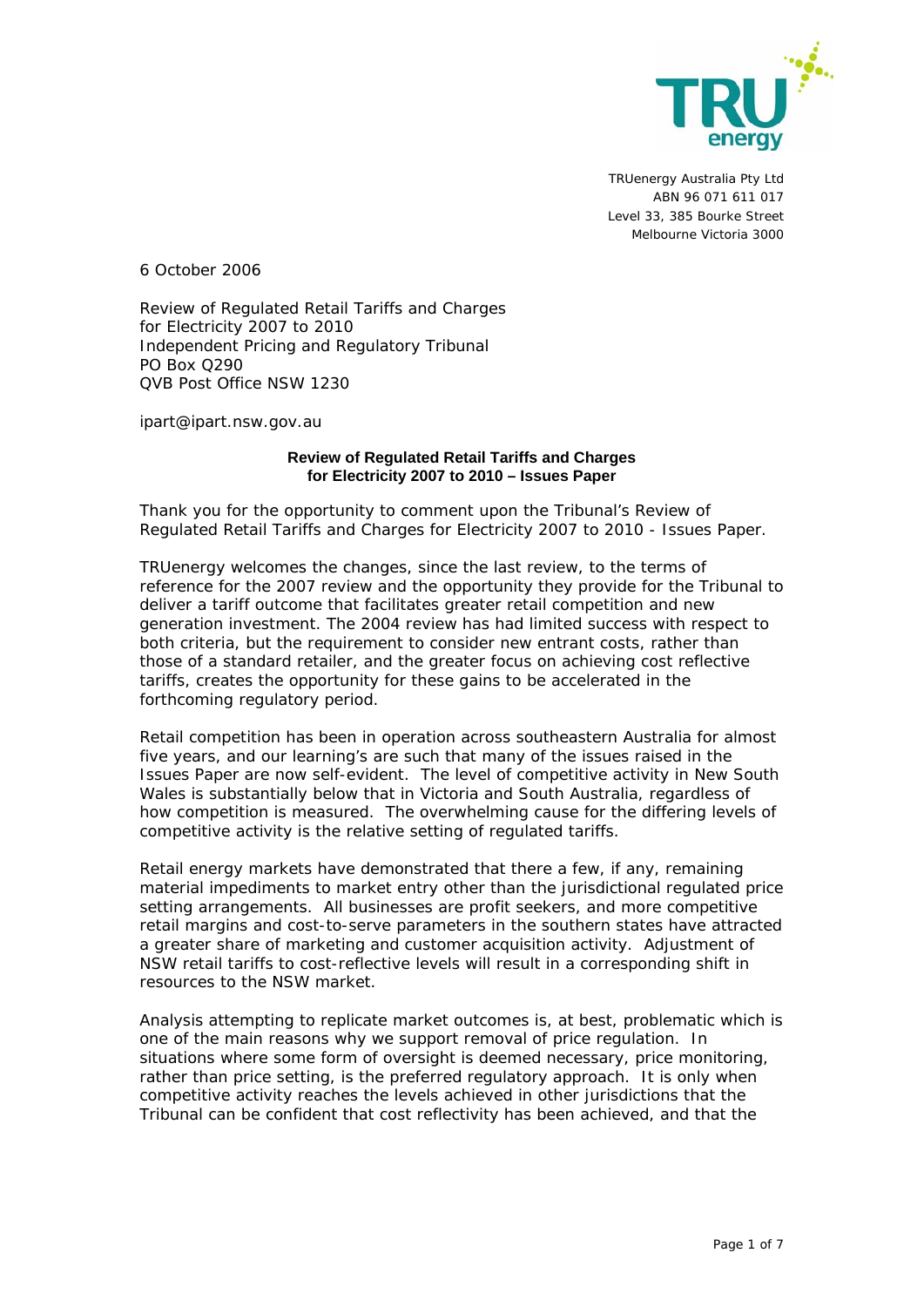correct pricing policies have been delivered to encourage the investment required to meet NSW's future energy demands.

The level of competition in other jurisdictions, and the absence of material barriers to entry other than retail price regulation, provides the Tribunal with an opportunity to be aggressive in its analysis. Overall TRUenergy was supportive of the framework adopted in the 2004 review, but we believe the outcome was flawed primarily due to assumptions that generally understated each of the components in the price stack, and overly restrictive rebalancing constraints.

We therefore encourage the Tribunal to be less conservative in their approach to the 2007 review, and whenever possible adopt a position above the median level identified in the analysis. This can be done safe in the knowledge that any excess margins will be rapidly competed away by new entrant retailers desperate to establish market share in one of the few jurisdictions not tending towards saturation. The greater risk, with more severe implications for the future of the NSW energy supply, is that retail tariffs will again be set below cost-reflective levels, denying new entrant retailers and generators the price signals they require to deliver new generation capacity.

#### *NSW government's decision to phase out the ETEF*

To facilitate the transition to cost-reflective tariffs as soon as possible, the Tribunal should assume that the ETEF ceases at the commencement of the regulatory period.

Concurrently, the hedging, risk management, transaction, and forecasting costs of standard retailers should be assumed to equal those of a mass-market new entrant. Such an approach is consistent with the Review's terms of reference that require the Tribunal to consider costs on a new entrant, rather than incumbent, basis.

## *COAG endorsement of Ministerial Council on Energy's agenda to phase out retail price regulation*

TRUenergy supports the MCE's commitment to phase out retail price regulation. National energy market reform, as an essential component of National Competition Policy, is premised upon an understanding that competitive wholesale and retail energy markets will deliver efficient outcomes.

On any objective assessment retail competition is less developed in New South Wales than in Victoria and South Australia. The only plausible explanation for the variations in competitive activity is the extent to which regulated tariffs reflect cost-reflective pricing. To the extent that regulation remains, it should be as light-handed as possible to enable regulated tariffs to reach cost-reflective tariffs as soon as possible. In this respect the imposition of stringent cross-balancing restraints has the potential to restrain retail competition as much as the overall revenue decision.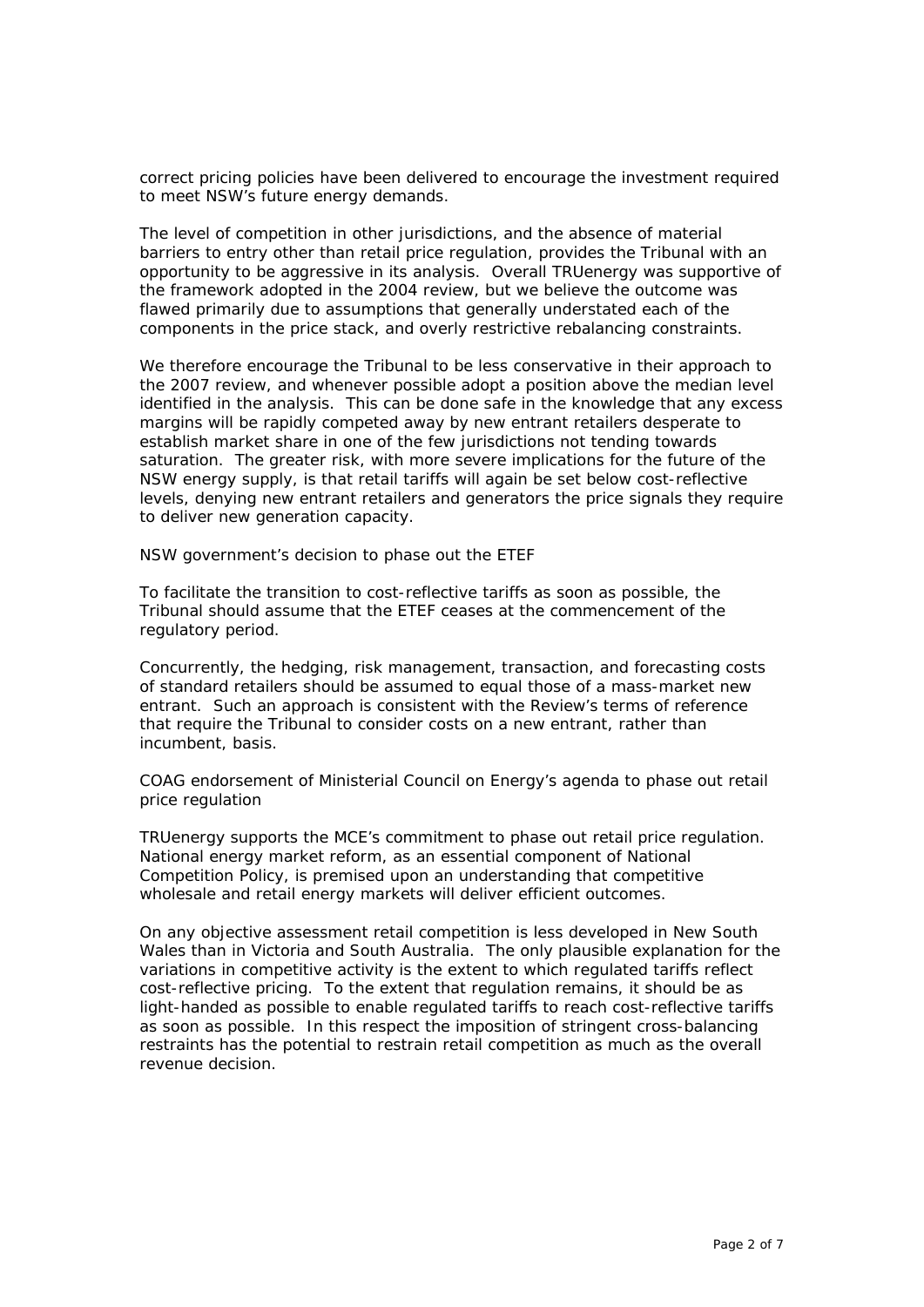## *COAG's agreement to roll out time-of-use meters*

TRUenergy supports a market driven approach to new metering technology, whereby consumers and retailers, seeking benefits and efficiencies, will drive innovation. The findings of governments and regulators from studies on the social benefit of mandating interval meters across the customer base have been mixed, with those studies supportive of such an approach, in our view, based on flawed assumptions rather than objective evidence.

With respect to the current review period, the Tribunal must ensure that the final form of price regulation is sufficiently flexible to allow the relevant price signals, which are the rationale for time of use metering, to be seen by customers.

## *Form of Regulation*

Ideally the market should determine all retail tariffs, as this is the only means to ensure that prices will be set at efficient levels. To the extent that some form of regulation will continue, there is a direct correlation between the level of regulatory intervention and the danger that tariffs will not reach cost-reflective levels. Of particular concern are constraints at the individual customer level, which have prohibited the achievement of cost-reflective tariffs for the past four and a half years.

TRUenergy recommends a pure  $N + R$ , tariff basket approach, comprised of the following elements:

- Weighted average price cap for the retail component
- No restrictions at the individual tariff or customer level
- Direct pass through of all network charges
- Full cost recovery for green schemes, based on long-run marginal costs of acquiring renewable certificates, not on short-term renewable market prices
- Direct pass through of all other costs, including NEM fees, energy losses and unforeseen extraneous events

The advantages of such an approach have been well documented, focusing on the flexibility it would provide to ensure that tariffs reach cost-reflective levels as soon as possible. It is of concern that retailers are prevented from achieving cost-reflectivity when opportunities for rebalancing are constrained by overarching limits absorbed by network rebalancing.

Whilst there may be a concern that standard retailers will refrain from moving some tariffs to cost-reflective levels to inhibit competition and protect market share, in our view this is unwarranted. The corollary of such an approach is that other tariffs will be above cost-reflective levels, whereby competition in that market will rapidly erode any benefits.

#### *Long-run marginal cost (LRMC) of electricity generation*

TRUenergy supports both the general approach of using the expected LRMC needs of new generation to benchmark future wholesale energy costs, and the intent of the method adopted by IES in the 2004 review to calculate the LRMC of energy for the NSW franchise load. The approach selected an optimum plant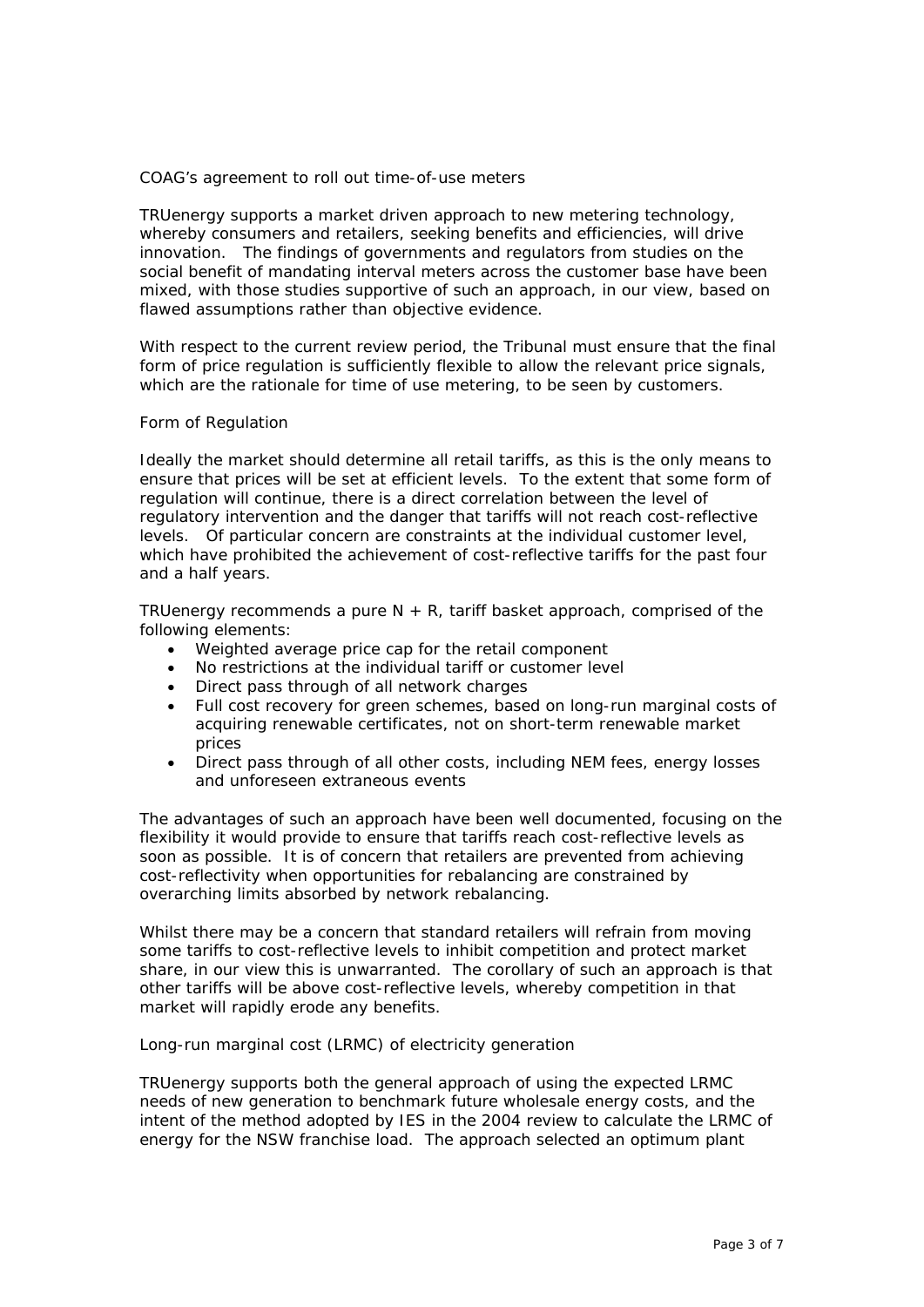combination to meet NSW load shapes, and assumed that in the long run new plant will be required in each plant category to optimally meet demand. We considered that some of the detailed input assumptions required adjustment to ensure that the execution of the methodology delivered the correct results. These concerns were identified in submissions to the review process, and would have resulted in the high range price estimate becoming the mid range estimate.

It is noted that one standard retailer has criticised the LRMC as a theoretical construct. It is TRUenergy's view that LRMC is a real price signal that determines the point at which potential new generators will enter the market. Whilst assumptions are required for its estimation, such a criticism applies equally to all cost stack components, including any basis for estimating wholesale energy costs.

In the short term there will be variations between the LRMC and retailer's energy purchase costs. In addition, energy purchasing costs operate in a saw-tooth approach whereby costs increase over-time to the point at which new generators will enter the market. Initially there can be price signals exceeding LRMC levels, as extended lead times required to plan, approve, build, and commission new generation plant can result in short to medium term supply/demand crunch points. Then, following commercial availability of new plant, the influx of supply will suppress costs prior to them rising again in response to continued increasing demand. It is likely that upward pressure will increase as standard retailers are transitioned off the ETEF and simultaneously enter the wholesale contract markets.

## *Hedging, risk management and transaction costs*

Debate regarding the appropriateness of including an allowance for hedge mismatch, risk management and transaction costs under a LRMC based approach reflects definitional confusion. While over the long term the average costs of energy sourced from the wholesale market can be expected to be equivalent to the LRMC of supply, a prudent retailer's ability to construct an optimal hedge portfolio will entail it incurring costs in each of these categories over and above the optimal generation cost. Such costs, which should be allowed for in the 2007 review, reflect the following factors:

- Contract mismatch over and under contracting due to variations between actual load and contract volumes caused by variation in customer numbers, demand fluctuations, and extreme demand events;
- Governance costs the above hedge volume mismatch issue can be further exacerbated by the trading and governance policies of prudent retailers. Such policies set commercial exposure limits, which are a prudent practice designed to protect shareholders from excessive risk taking, and increase costs by limiting hedging options;
- Energy Hedge purchase risk liquidity levels in the contract market must exist to ensure that retailers are both (a) able to manage their spot market risks, and (b) be compliant with their governance requirements;
- Price Validity is a cost (like a "call" option) borne by retailers where customer market tariffs are offered in advance at fixed rates for a set period, typically 12 months. A retailer could either purchase a wholesale contract prior to contracting with customers, or alternatively contract with customers prior to purchasing wholesale energy. Such mismatches are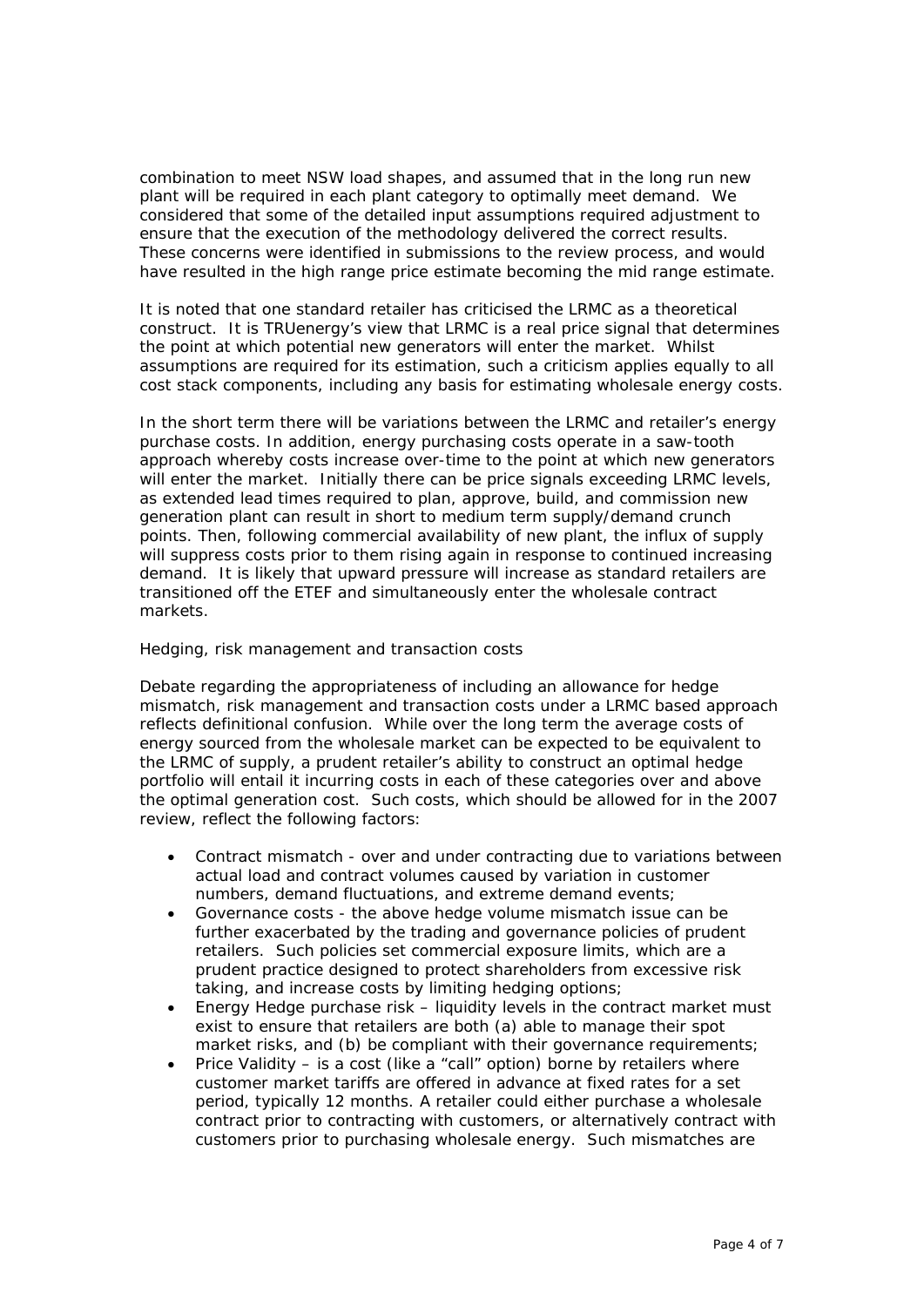unavoidable and create costs which a prudent retailer would factor into customer pricing;

- Credit considerations retailers need to source large hedge volumes, and can only trade with counterparties that meet minimum ratings criteria. This can lead to higher hedge costs, as alternative cheaper hedge suppliers may not meet the credit criteria, causing a retailer to revert back to the more expensive alternatives. This may become an issue in the latter part of the forthcoming regulatory period
- Trading room costs up-front capital establishment costs, including IT and communication facilities, and ongoing operating costs, including the expertise and labour costs associated with large volume trading in a competitive wholesale market. Note that similar costs will be faced by generators with the cost passed onto retailers.

#### *Operating costs and retail margin*

The estimation of operating costs and retail margins is an academic exercise which, based on the number and range of parameters that must be considered, has a high margin of error. As such it will be impossible for governments and regulators to know if they have the correct settings until the policy has been implemented and retail competition either thrives (indicating appropriate settings) or struggles to develop (indicating inadequate benchmark settings). In TRUenergy's view, and confirmed by cross-national analysis, the settings in Victoria and South Australia have encouraged a much greater level of competitive activity than in NSW which, by definition, is indicative that they are closer to costreflective levels.

This view has been confirmed by analyst reports, for example Citigroup Research Services Group, Review of Australian Utilities<sup>1</sup>:

*"The maintenance of an uneconomic retail price cap is a barrier to entry for retailers with growth aspirations in the State. The imposition of a price cap that does not allow commercial cost recovery poses a major risk to retailers as they are effectively unable to pass on wholesale price spikes. … Qld and NSW have substantially lower average retail tariffs in comparison to the more open market states – Vic & SA. It is interesting to note that the wholesale price of power in NSW has been above Vic and relatively close to SA for the last eight or so years. Given that nonwholesale operating costs are broadly equivalent, one can clearly see that retail in NSW has been and remains an unattractive prospect. "* 

In this respect, the requirements of the review are again self evident – estimates for operating costs and retail margin must be consistent with those developed in other jurisdictions that have demonstrated, through the emergence of robust competition, they are closer to delivering a cost-reflective tariff outcome.

In addition, a number of other factors should be considered as part of the review:

• Customer acquisition costs - These costs are likely to be higher in NSW than other jurisdictions due to the opportunity that NSW standard

<sup>&</sup>lt;sup>1</sup> Citigroup Research Services Group, Review of Australian Utilities, 21 July 2006, p. 54, 55.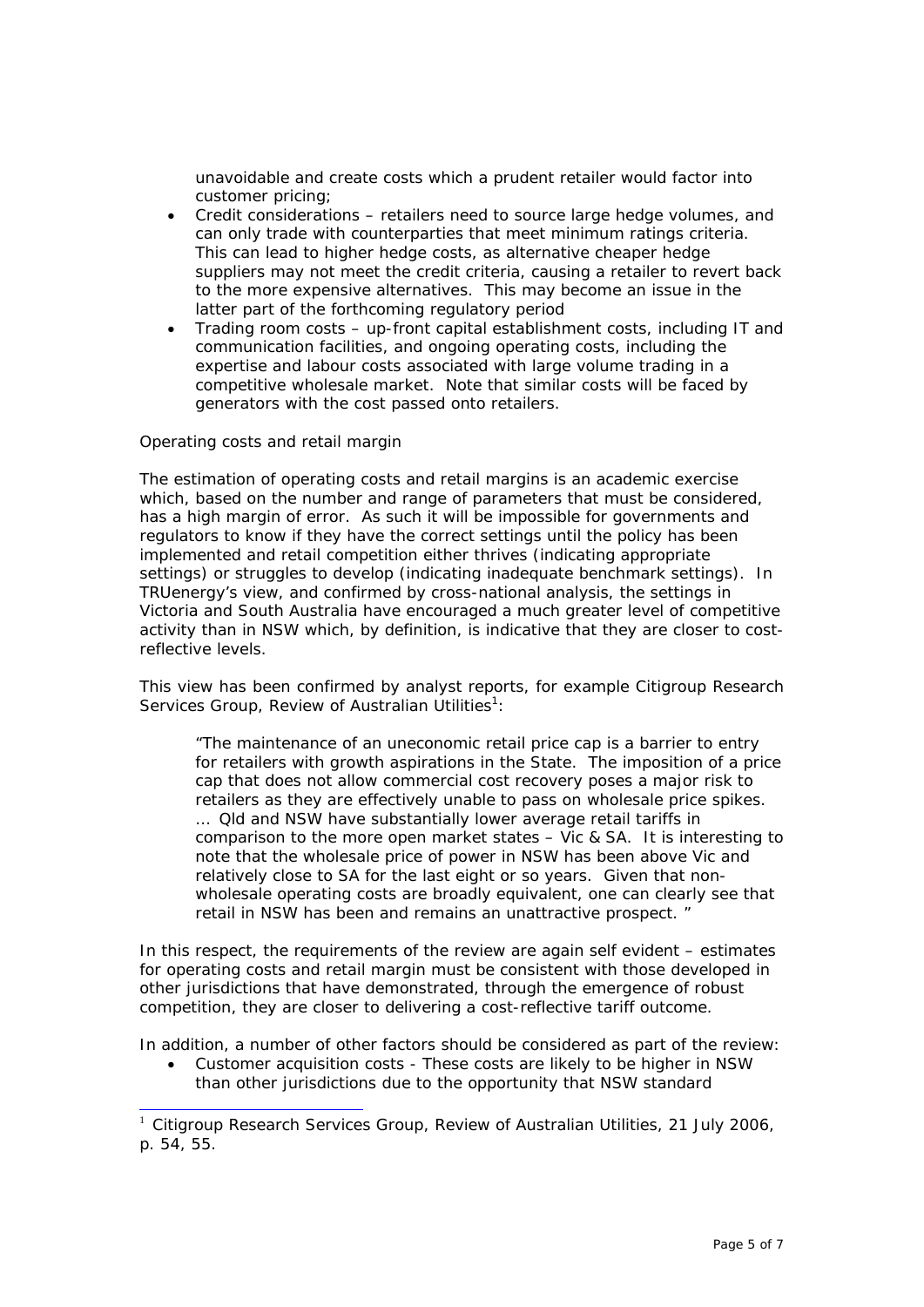suppliers have enjoyed to establish strong brand loyalty in the absence of robust competition from other retailers.

- Interval meters The rollout of interval meters, and the switch from accumulation to interval data, adds significant costs to retailer billing and market systems.
- Higher costs of a stand alone retailer Standard retailers, operating as stapled business with the network, enjoy a number of cost benefits over a stand alone retailer, including access to market data, intellectual property, and less reliance on external B2B transactions.
- Reversion policy There is an inherent value in allowing consumers to revert to the standard tariff at the completion of their negotiated contract, at no cost. We recommend a benchmarking exercise against other industries to establish the value of this option, and to include this cost in the operating cost estimate.

Once again we reiterate the importance of the Tribunal adopting an aggressive approach to estimating these costs. The conservative approach to date has merely understated costs for new entrant retailers, admittedly consistent with previous terms of reference, and suppressed competition. Whenever there is an opportunity to base estimations on higher end estimations this should be seized, on the basis that any overestimation will be rapidly eroded by competitive activity.

Finally, the review should consider the costs imposed upon second-tier retailers through the current practice of standard retailers publishing their standard tariffs 1-2 days prior to commencement. This compares to requirements in Victoria to publish two months in advance, and South Australia to publish 10 business days in advance. The shorter time frame in NSW, combined with the requirement to advise negotiated contract customers in advance of any price change, ensures that second-tier retailers are not able to respond to the new tariffs for some weeks after their commencement, whilst also imposing additional implementation costs required by the commercial need to respond as soon as possible.

TRUenergy recommends that, consistent with the South Australian approach, standard retailers should be required to publish their regulated tariffs in the government gazette, or on their web-site, 10 business days prior to commencement.

# *Other cost components*

TRUenergy supports the proposed approach to consider the LRMC of compliance with MRET and GGAS requirements. Cost recovery for green energy obligations must be based on long-run marginal costs of acquiring renewable certificates, not on short-term renewable market prices. Long run marginal cost recovery is appropriate as retailers will be faced with signing long term renewable certificate purchase contracts to underwrite new renewable projects at long-run prices. Adopting a short term AFMA market based approach will ensure that retailers are not able to recover their full costs when the short term AFMA price inevitably falls.